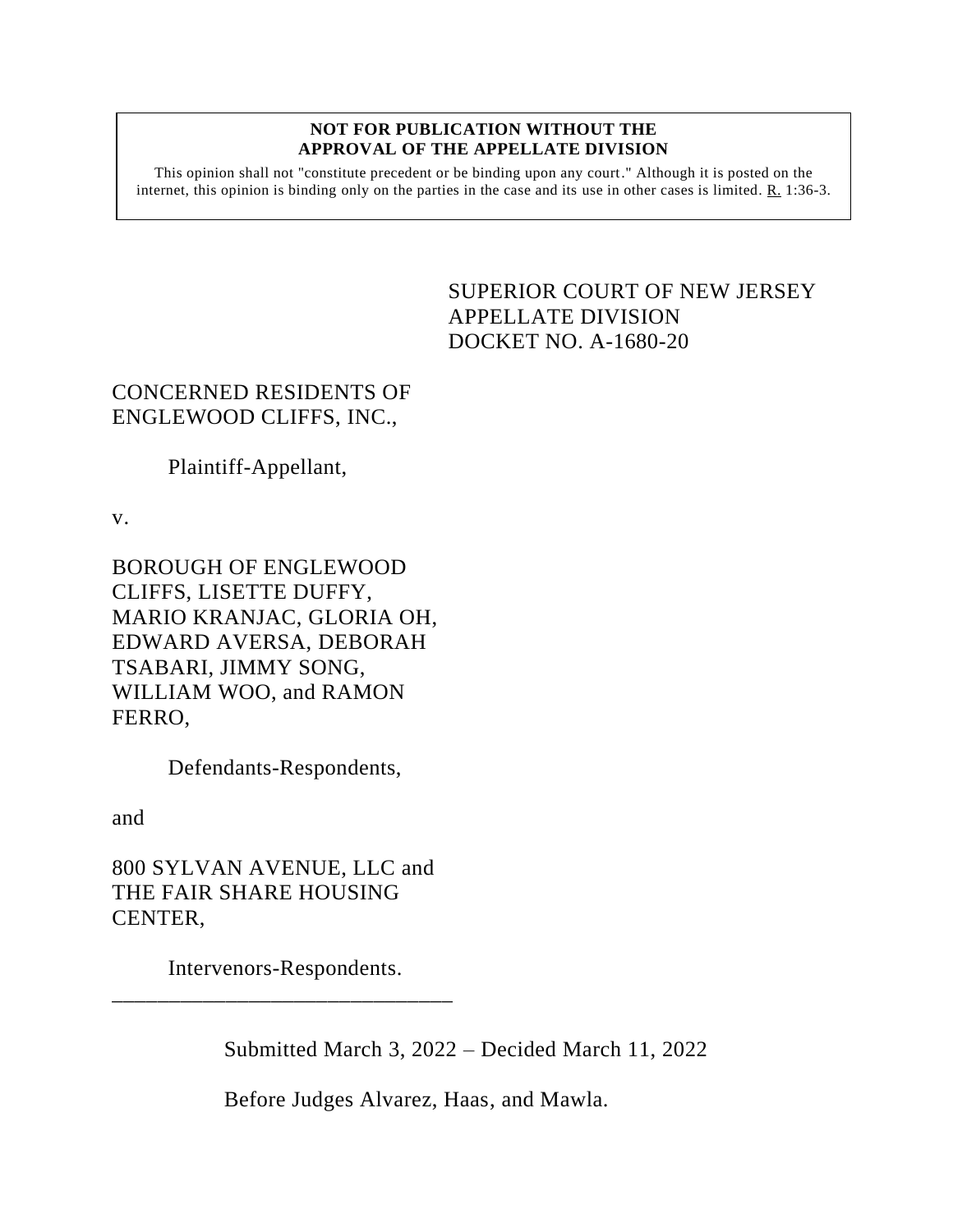On appeal from the Superior Court of New Jersey, Law Division, Bergen County, Docket No. L-7149-20.

Donald M. Doherty, Jr., attorney for appellant Concerned Residents of Englewood Cliffs, Inc.

King, Moench, Hirniak & Collins, LLP, attorneys for respondents Borough of Englewood Cliffs, Lisette Duffy, Mario Kranjac, Gloria Oh, Edward Aversa, Deborah Tsabari, Jimmy Song, William Woo, and Ramon Ferro (Eric M. Bernstein, on the brief).

Beattie Padovano, LLC, and Hill Wallack, LLP, attorneys for intervenor-respondent 800 Sylvan Avenue, LLC (Antimo A. Del Vecchio and Thomas F. Carroll, III, of counsel; Daniel L. Steinhagen, on the brief).

Fair Share Housing Center, attorneys for intervenorrespondent Fair Share Housing Center (Joshua D. Bauers, of counsel and on the brief; Bassam F. Gergi, on the brief).

PER CURIAM

Plaintiff Concerned Residents of Englewood Cliffs, Inc. appeals from the Law Division's January 11, 2021 order dismissing its action in lieu of prerogative writs against defendant Borough of Englewood Cliffs (the Borough) and a number of Borough officials. We affirm.

The Borough was a defendant in two affordable housing lawsuits brought against it by intervenors Fair Share Housing Center (FSHC) and 800 Sylvan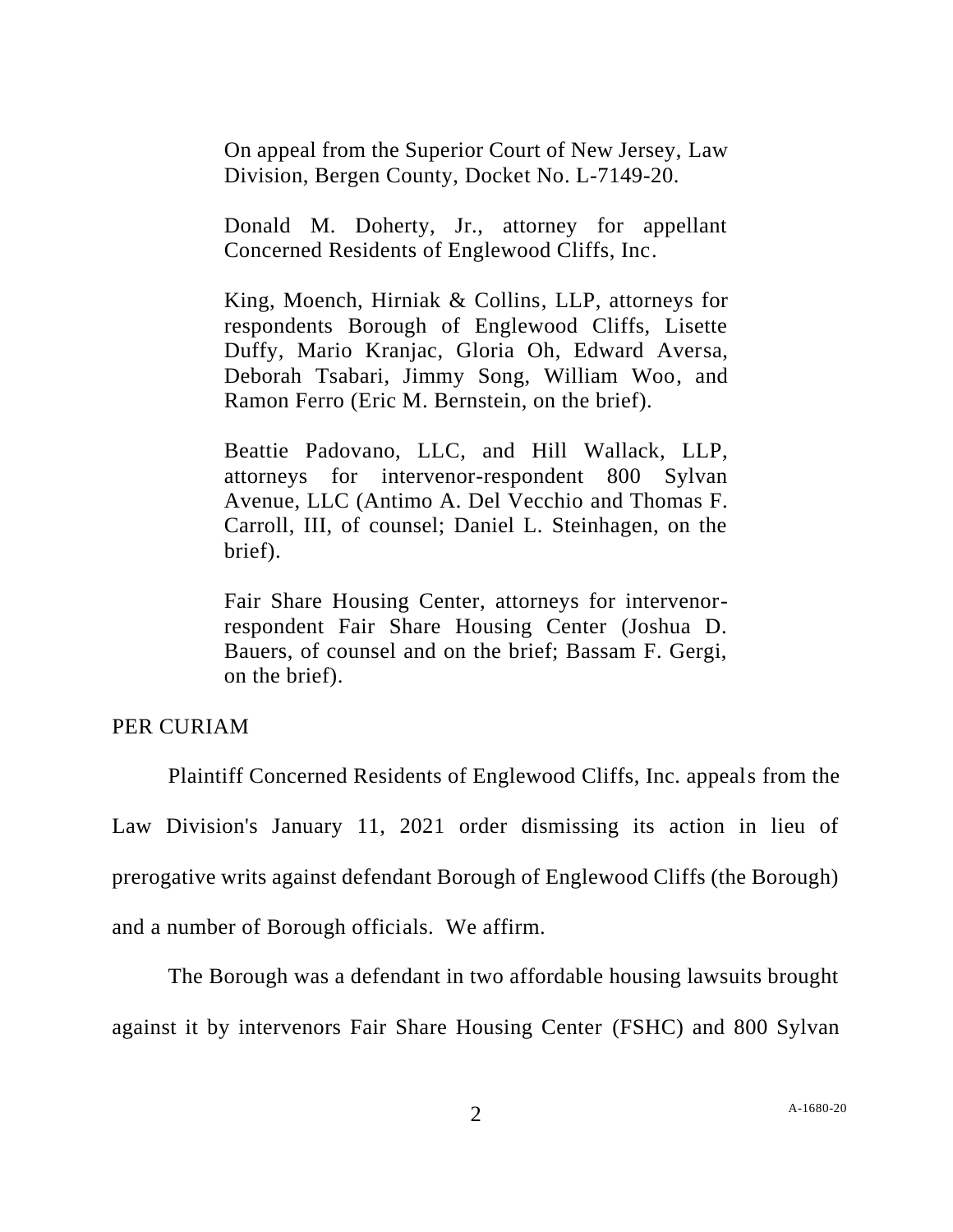Avenue, LLC (800 Sylvan). On September 30, 2020, the Borough clerk scheduled a public meeting to be held on October 4, 2020, to enable the mayor and Borough Council to discuss this litigation. The clerk notified the public of the meeting by posting a meeting notice on the Borough's website and sending the notice to two newspapers. On October 1, 2020, the clerk posted the notice on the Borough's digital bulletin board. On October 2, the two newspapers published the meeting notice. On that same date, the Borough emailed the notice to a distribution list of over 1,300 Borough residents.

Because of the ongoing COVID-19 pandemic, the Borough could not hold an in-person meeting. Therefore, it arranged to conduct the meeting using the Zoom video-conferencing platform. The public notice stated:

> BOROUGH OF ENGLEWOOD CLIFFS, BERGEN COUNTY, NEW JERSEY, PUBLIC MEETING NOTICE, please take notice pursuant N.J.S.A. 10:4- 9.1, a Special Meeting of the Mayor and Council of the Borough of Englewood Cliffs, New Jersey will be held on Sunday, October 4, 2020 at 2:00 PM via [Zoom]. Members of the public who wish to participate may do so by joining online or over the phone at 2:00 PM. The Special meeting is for the following purpose: resolution authorizing the Governing Body to go into Executive Session to discuss the following matters on Pending Litigation: COAH/Affordable Housing – In Re Borough of Englewood Cliffs, Docket No. BER-L-6119-15 and 800 Sylvan Avenue LLC v. Borough of Englewood Cliffs, Docket No. BER-L-69-18; A-4019- 17T2.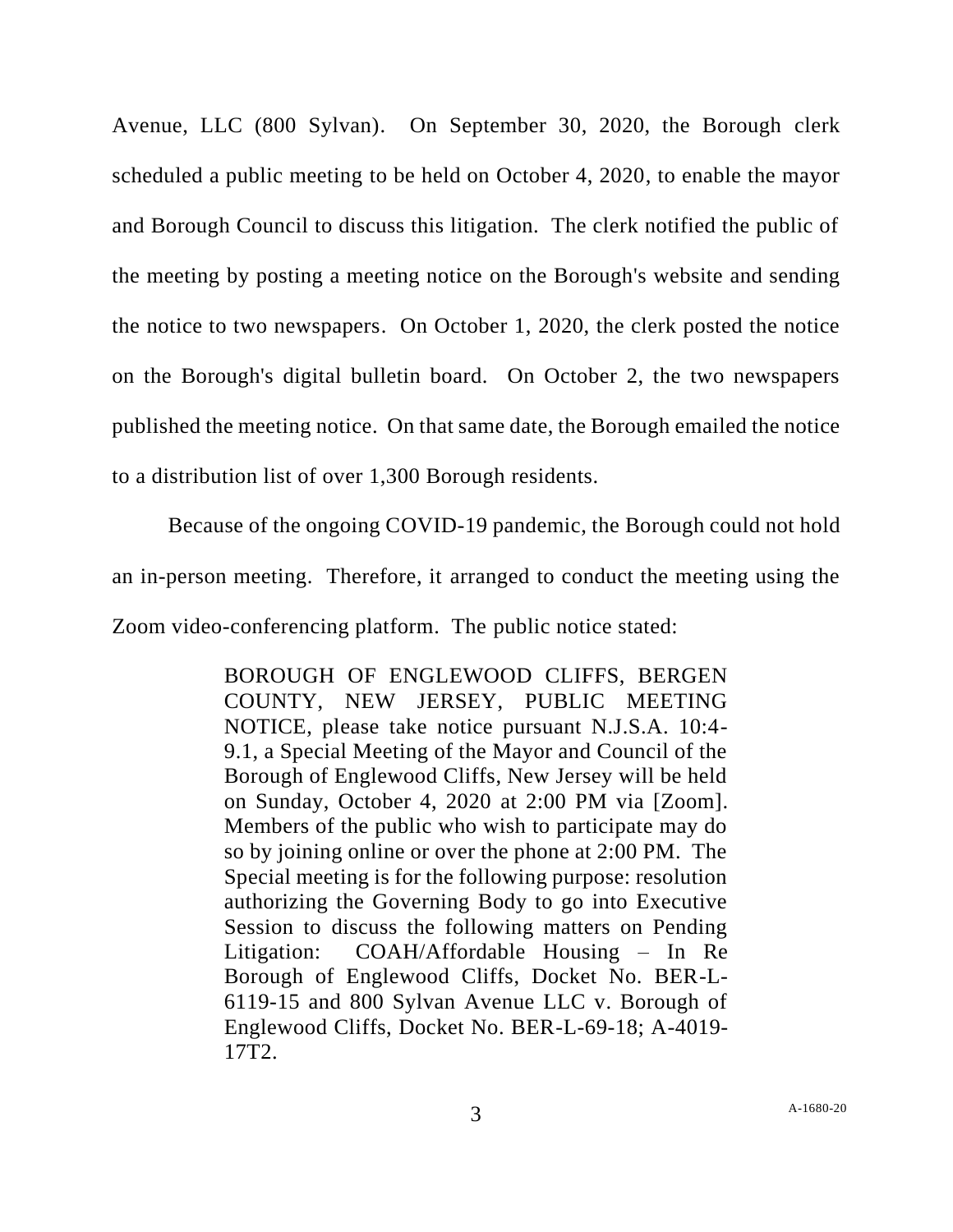While in Executive Session, members of the public will be placed in a waiting room on [Zoom] until Executive Session is over.

Once the Governing Body reconvenes, members of the public will be invited back into the [Zoom] meeting.

Business may be discussed in executive and/or open session, and acted upon as allowed by law.

Potential resolutions on all matters discussed in Executive Session including resolutions pertaining to the litigation matters above may be adopted when the Governing Body reconvenes in open session.

Formal action may be taken.

Lisette M. Duffy, RMC, Municipal Clerk.<sup>[1]</sup>

On October 4, 2020, the mayor called the meeting to order at 2:00 p.m.

and then gave a lengthy statement concerning his views of the Council's decision to conduct a public meeting. At 2:20 p.m., the Council learned that the number of participants in the meeting had exceeded Zoom application's 100-participant capacity. Council staff immediately addressed this issue and, by approximately 2:35 p.m., had increased the meeting capacity to 500 participants. The Council

 $<sup>1</sup>$  The notice went on to set forth the Zoom platform link that that would connect</sup> members of the public to the meeting. It also provided a telephone number that individuals could use to join the meeting if they did not want to use a computer.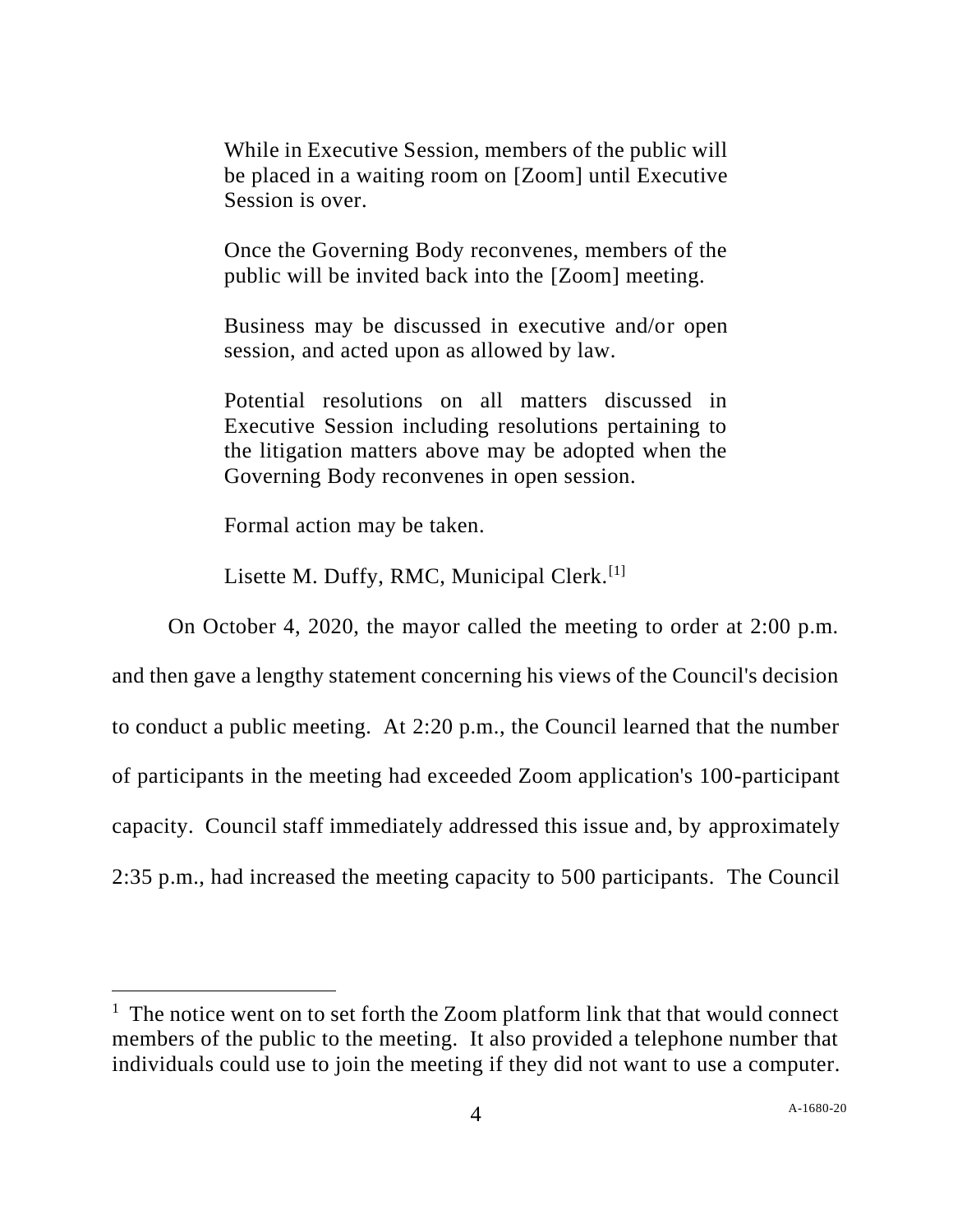did not conduct any business during the short time the staff needed to solve the problem.

When the meeting reconvened, the Council went into closed session for approximately three and one-half hours to discuss the pending litigation. The Council then reopened the meeting and announced it had developed a proposed settlement of the two matters. The Council provided the public with a summary of the settlements and then took comments from the public. At the end of the public comment period, the Council voted<sup>2</sup> to resolve both pieces of litigation and adopted resolutions memorializing these decisions. The meeting did not end until 2:20 a.m. on October 5, 2020.

Overall, 735 persons signed in and out of the meeting at various points. At one point, 334 persons were attending simultaneously. The 500-participant limit was never reached.

On November 30, 2020, plaintiff filed its complaint against the Borough and several of its officials. According to the complaint, plaintiff "is comprised of numerous residents of . . . Englewood Cliffs, dedicated to facilitating open government and enforcing honesty and integrity from Borough officials."

<sup>&</sup>lt;sup>2</sup> The six-member Council voted three-to-two to settle both cases, and one member abstained from the vote.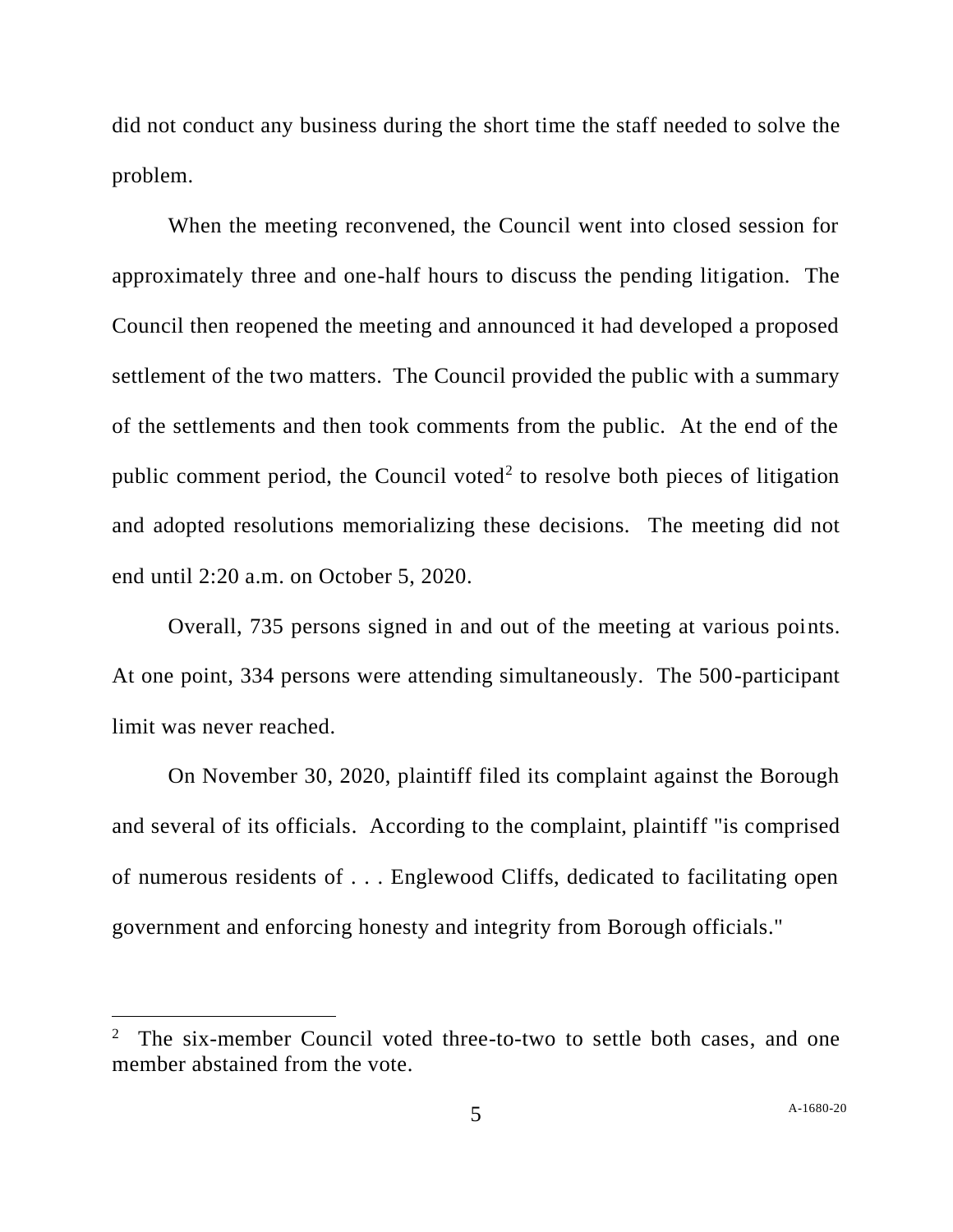Plaintiff alleged the Borough did not comply with the Open Public Meetings Act, N.J.S.A. 10:4-6 to -21 (the Act) in conducting the October 4, 2020 meeting. Plaintiff raised three specific contentions. First, it claimed the Borough erred by not providing for sufficient capacity at the beginning of the virtual meeting. Second, plaintiff asserted the Borough's notice of the meeting did not adequately advise the public how to make comments after they joined the virtual meeting. Finally, plaintiff argued the notice did not clearly apprise the public that the Borough was considering settling both litigation cases.

FSHC and 800 Sylvan moved to intervene in plaintiff's lawsuit and the trial court granted their motions. All the parties then consented to the matter proceeding in a summary manner under Rule 4:67-2. The trial court set a January 11, 2021 return date.

On January 10, 2021, plaintiff's attorney sent a letter to the trial court alleging the case was settled and no further proceedings were necessary. FSHC, 800 Sylvan, and the individual Borough defendants responded that they had never been approached with any proposed settlement. The Borough's attorney confirmed that the Borough had not yet reviewed or approved a settlement agreement involving plaintiff's complaint. Under these circumstances, the trial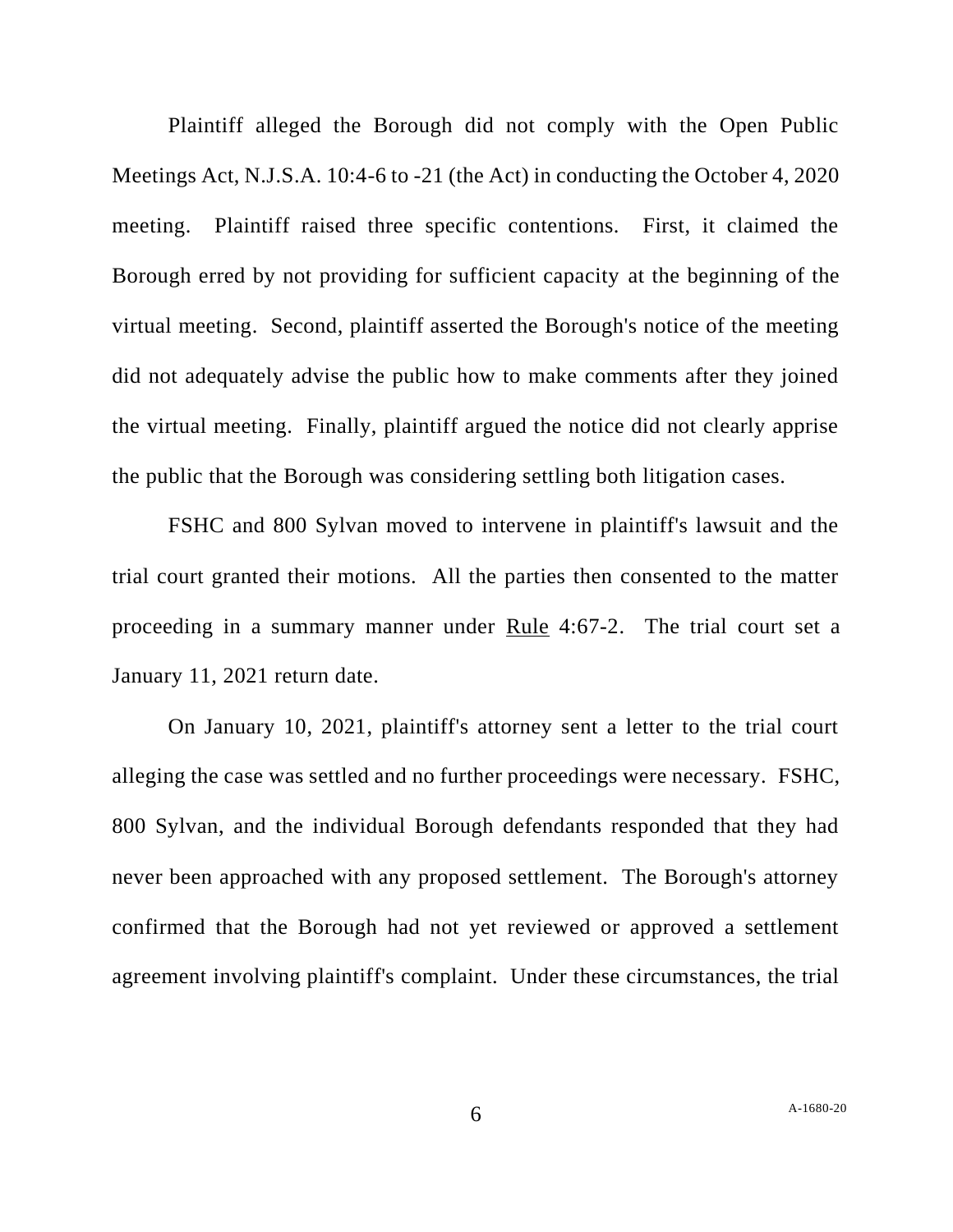court denied plaintiff and the Borough's request for an adjournment of the January 11, 2021 proceeding.

After considering the parties' contentions on that date, the trial court rendered a written decision rejecting all of plaintiff's arguments under the Act and dismissing the complaint. The judge found that the Borough's public meeting notice met all the requirements of the Act.

Plaintiff has now appealed. As it did before the trial court, it argues: (1) the Borough blocked an unknown number of people from attending the Zoom meeting; (2) the meeting notice did not comply with the Act or with regulations the Department of Community Affairs (DCA) adopted regarding the conduct of remote electronic meetings; and (3) the meeting notice did not adequately disclose the Borough was considering a settlement of the affordable housing litigation. Plaintiff also contends the trial court erred by denying its request to adjourn the January 11, 2021 proceeding. We disagree.

We generally defer to the factual findings of the trial court when there is substantial credible evidence in the record to support them. Rova Farms Resort, Inc. v. Invs. Ins. Co., 65 N.J. 474, 484 (1974). However, "[a] trial court's interpretation of the law and the legal consequences that flow from established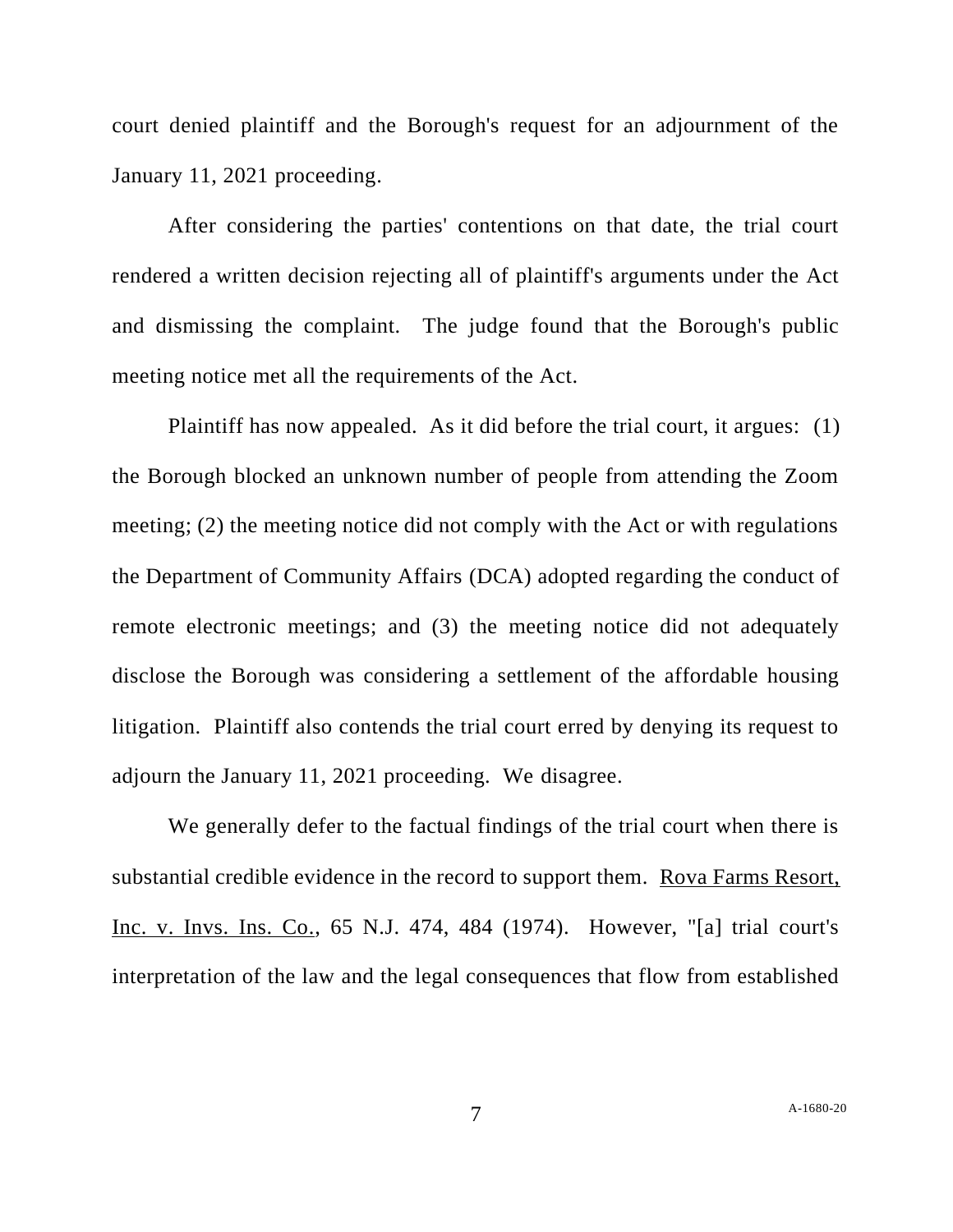facts are not entitled to any special deference." Manalapan Realty L.P. v. Twp. Comm. of Manalapan, 140 N.J. 366, 378 (1995).

The Act "established procedures governing the conduct of meetings of public bodies." Kean Fed'n. of Tchers. v. Morell, 233 N.J. 566, 570 (2018). It made "explicit the legislative intent to ensure the public's right to be present at public meetings and to witness government in action." Ibid. (citing N.J.S.A. 10:4-7). "That legislative intent is balanced by an express recognition that public bodies must be allowed to exercise discretion in determining how to perform their tasks  $\dots$ ." Ibid. (citing N.J.S.A. 10:4-12(a)). The Act "should be 'liberally construed in order to accomplish its purpose and the public policy of this State.'" McGovern v. Rutgers, 211 N.J. 94, 99-100 (2012) (quoting N.J.S.A. 10:4-21).

Under the Act, "no public body shall hold a meeting unless adequate notice thereof has been provided to the public[,]" although there are statutory exceptions that do not relate to the issues here. N.J.S.A. 10:4-9. The Act defines "adequate notice" as "written advance notice of at least [forty-eight] hours, giving the time, date, location and, to the extent known, the agenda of any regular, special or rescheduled meeting, which notice shall accurately state whether formal action may or may not be taken<sup>[.]"</sup> N.J.S.A. 10:4-8(d).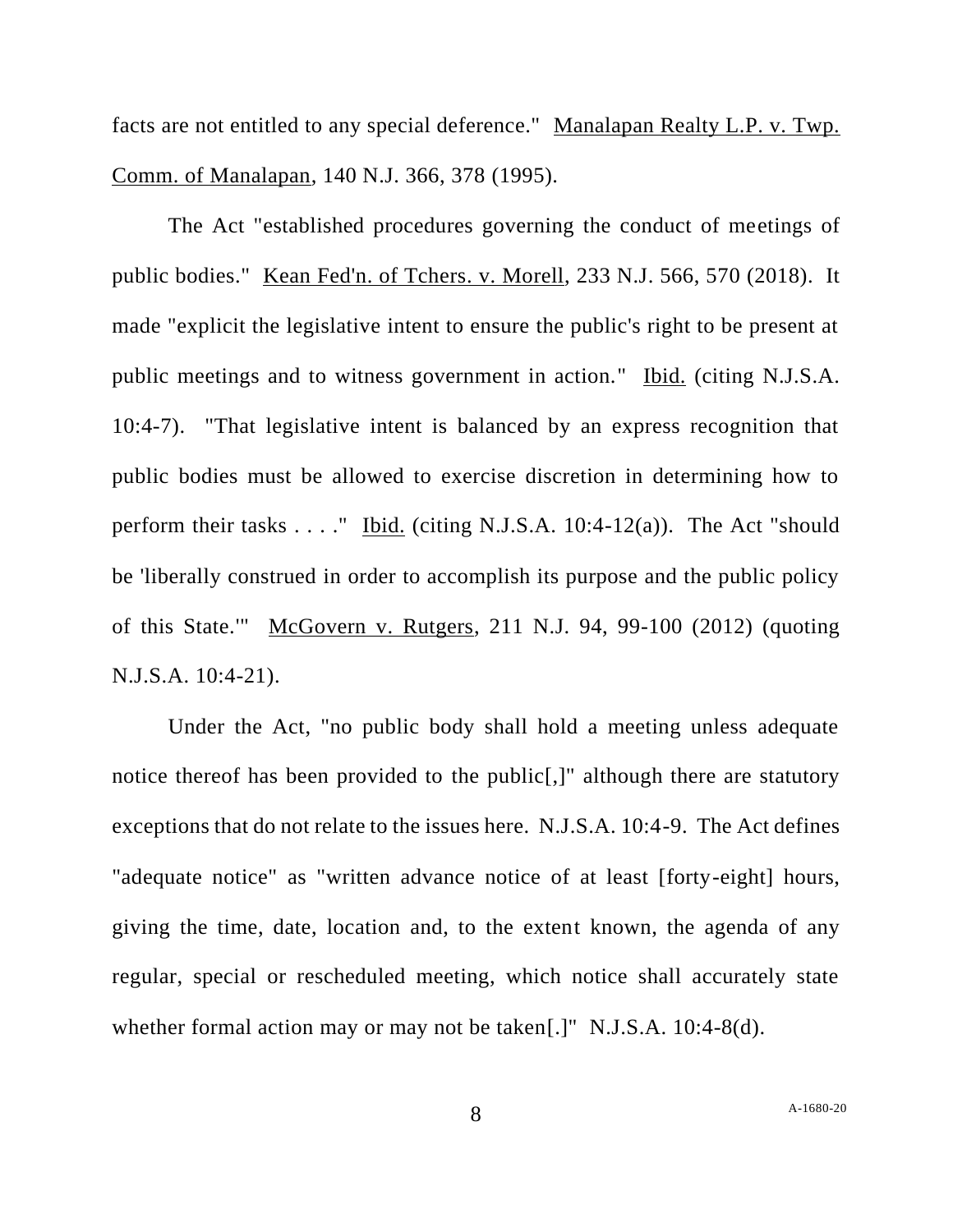Applying these principles here, we discern no basis for disturbing the trial court's determination that the Borough complied with all of the Act's requirements. The Borough gave the public notice of the meeting forty-eight hours in advance, and the notice clearly stated the purpose of the event.

Contrary to plaintiff's bald assertion, the Borough did not deliberately set the Zoom meeting capacity at too low a figure in order to bar members of the public from participating in it. According to N.J.A.C. 5:39-1.4(a), a regulation the DCA promulgated to provide guidance for the conduct of virtual meetings, "[p]articipant capacity on the selected platform should be consistent with the reasonable expectation of the public body for public meetings of the type being held and shall not be limited to fewer than [fifty] public participants (beyond those persons required to conduct business at the meeting)." The Borough clerk certified that Council meeting attendance "averaged between [sixty] to [eightyfive] people since the Borough began conducting the meeting using the [Zoom] platform." Therefore, the Borough correctly began the meeting with a participant limit of 100 individuals.

When this limit was reached approximately twenty minutes into the meeting, the Council immediately stopped the meeting, and its staff increased the limit to 500 individuals. During the interim period, the application advised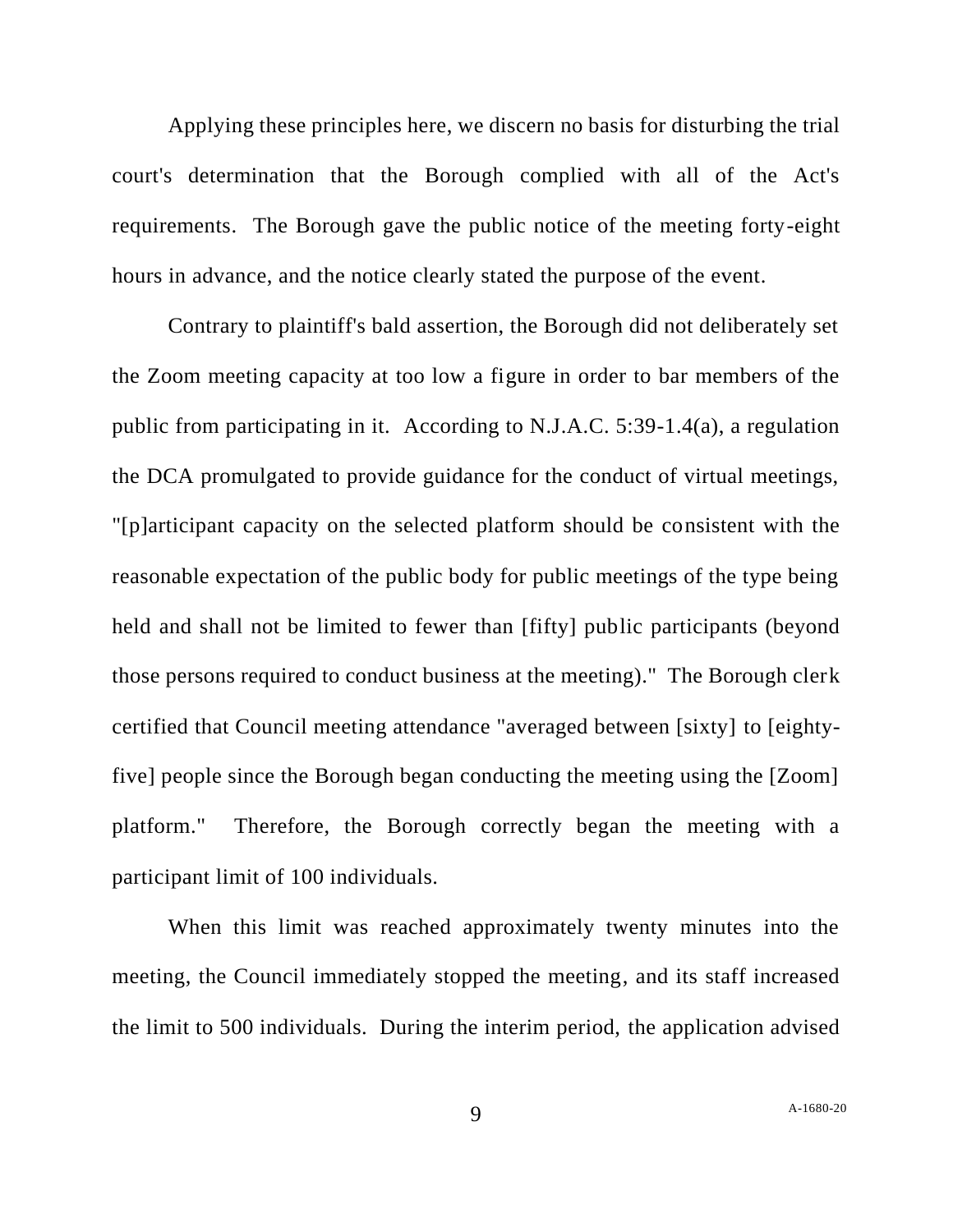anyone attempting to join the meeting to try again later. No further problems occurred as the total number of participants at any one time never exceeded 334. In addition, the Council did not conduct any business until the problem was rectified. Under these circumstances, the trial court properly determined the Borough did not violate the Act.

We also reject plaintiff's contention that the meeting notice did not adequately apprise the public how to access the virtual meeting and how to make public comments. The notice identified the Zoom link the public could use to join the meeting, and it also provided a telephone number for those individuals who preferred not to use a computer. As reflected in the meeting minutes, the Council considered over two dozen public comments before voting on the litigation settlements.

Plaintiff's argument that the Borough did not apprise the public the meeting might result in resolution of the litigation also lacks merit. The meeting notice specifically stated that "[p]otential resolutions on all matters discussed in Executive Session including resolutions pertaining to the litigation matters [involving FSHC and 800 Sylvan] . . . may be adopted when the Governing Body reconvenes in open session" and that "[f]ormal action may be taken." Therefore,